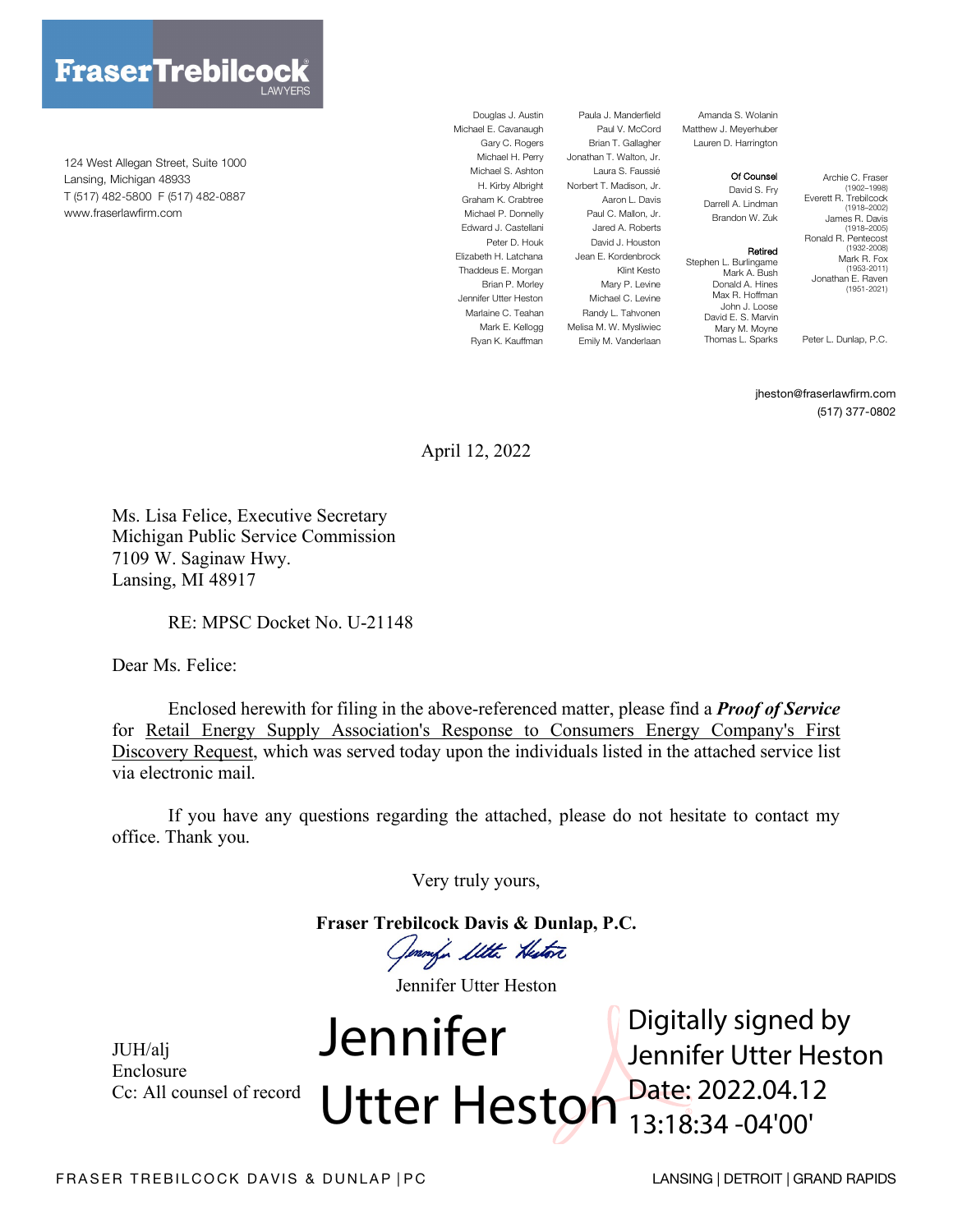#### STATE OF MICHIGAN

#### BEFORE THE MICHIGAN PUBLIC SERVICE COMMISSION

In the matter of the application of **CONSUMERS ENERGY COMPANY** ) Case No. U-21148 for authority to increase its rates for the  $\qquad$ ) distribution of natural gas and for ) other relief )  $\hspace{.5em}$   $\hspace{.5em}$   $\hspace{.5em}$   $\hspace{.5em}$   $\hspace{.5em}$   $\hspace{.5em}$   $\hspace{.5em}$   $\hspace{.5em}$   $\hspace{.5em}$   $\hspace{.5em}$   $\hspace{.5em}$   $\hspace{.5em}$   $\hspace{.5em}$   $\hspace{.5em}$   $\hspace{.5em}$   $\hspace{.5em}$   $\hspace{.5em}$   $\hspace{.5em}$   $\hspace{.5em}$   $\hspace{.5em}$ 

#### **CERTIFICATE OF SERVICE**

A. Louise Johnson hereby certifies that, on the 12th day of April 2022, she served *Retail Energy Supply Association's Responses to Consumers Energy Company's 1st Discovery Request* on the persons identified in the attached service list by electronic mail and filed electronically a *Proof of Service* in the above-referenced matter with the Michigan Public Service Commission.

*/s/ A. Louise Johnson*

A. Louise Johnson

A. Louise Johnson Digitally signed by A. Louise Johnson Date: 2022.04.12 13:19:03 -04'00'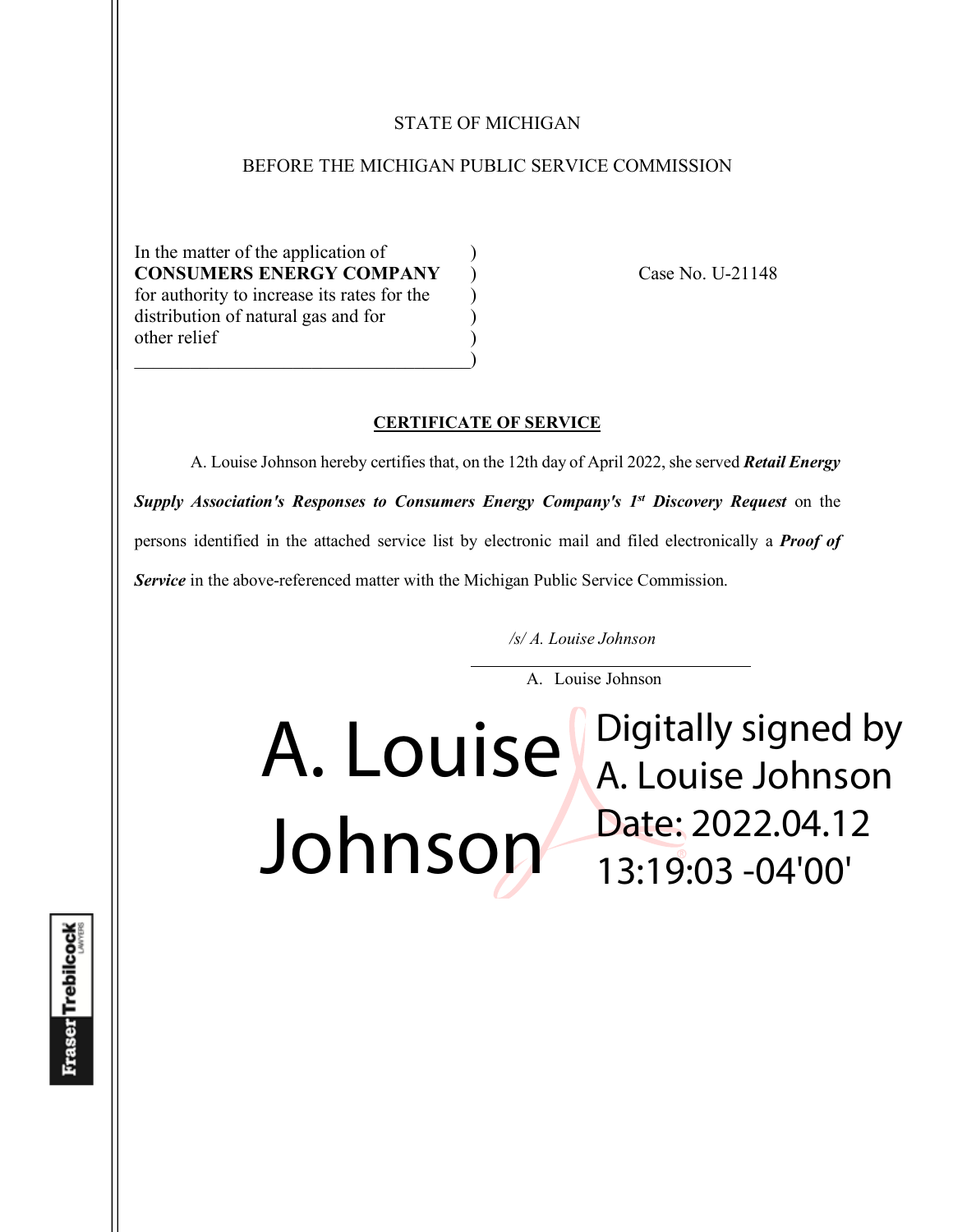# **SERVICE LIST FOR U-21148**

# **Administrative Law Judge**

| Honorable<br>Jonathan Thoits | thoits $@$ michigan.gov  | Michigan Public<br><i>Service</i><br>Commission | 17109 W. Saginaw Hwy.<br>Lansing, MI 48917 |
|------------------------------|--------------------------|-------------------------------------------------|--------------------------------------------|
| Meaghan Dobie                | $dobi M(a)$ michigan.gov |                                                 |                                            |

### **Counsel for Consumers Energy Company**

| Robert W.<br>Beach         | robert.beach@cmsenergy.com    |                                    |                                       |
|----------------------------|-------------------------------|------------------------------------|---------------------------------------|
| Ian F.<br><b>Burgess</b>   | ian.burgess@cmsenergy.com     |                                    |                                       |
| Michael C.<br>Rampe        | michael.rampe@cmsenergy.com   |                                    |                                       |
| Theresa A.G.<br>Staley     | theresa.staley@cmsenergy.com  | Consumers<br><b>Energy Company</b> | One Energy Plaza<br>Jackson, MI 49201 |
| Bret A.<br>Totoraitis      | bret.totoraitis@cmsenergy.com |                                    |                                       |
| Anne M.<br><b>Uitvlugt</b> | anne.uitvlugt@cmsenergy.com   |                                    |                                       |
|                            | mpsc.filings@cmsenergy.com    |                                    |                                       |

## **MPSC Staff**

| Mike Byrne         | byrnem@michigan.gov                           |                       |                                        |
|--------------------|-----------------------------------------------|-----------------------|----------------------------------------|
| Lori Mayabb        | mayabbl@michigan.gov                          | Michigan<br>Public    | 7109 W. Saginaw Hwy.<br>P.O. Box 30221 |
| <b>Bob Nichols</b> | nicholsb1@michigan.gov                        | Service<br>Commission | Lansing, MI 48917                      |
| Patricia Poli      | $\frac{\text{polip}(a)}{\text{michigan.gov}}$ |                       |                                        |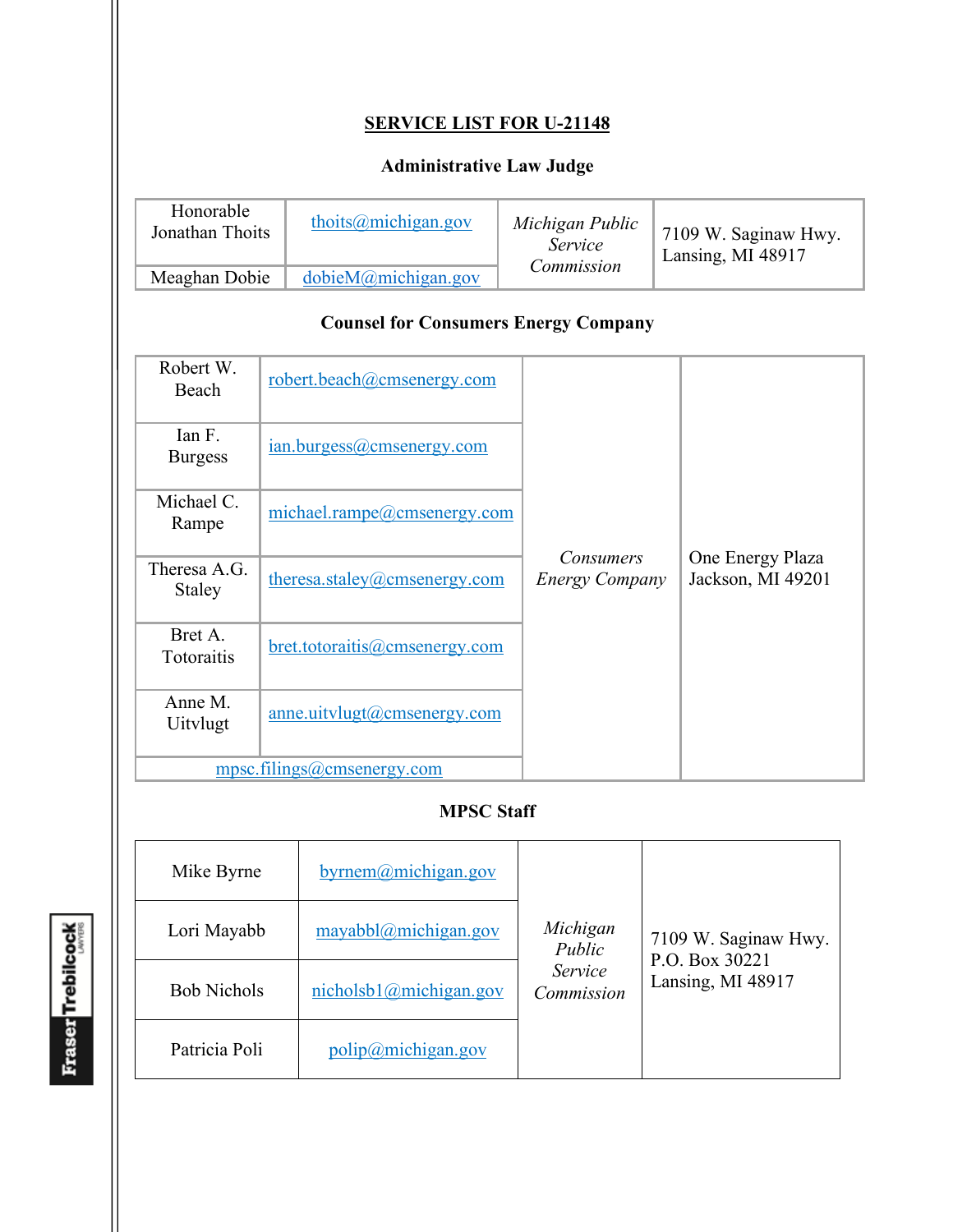| Paul Proudfoot     | productootp@michigan.gov |
|--------------------|--------------------------|
| <b>Bill Stosik</b> | stosikb@michigan.gov     |

### **Counsel for MPSC Staff**

| Heather M.S.<br>Durian       | durianh@michigan.gov     | Michigan                            |                                           |
|------------------------------|--------------------------|-------------------------------------|-------------------------------------------|
| Michael J.<br>Orris          | orrism@michigan.gov      |                                     |                                           |
| Amit T. Singh                | singha9@michigan.gov     | <b>Public Service</b><br>Commission | 7109 W. Saginaw Hwy.<br>Lansing, MI 48917 |
| Monica M.<br><b>Stephens</b> | stephensm11@michigan.gov |                                     |                                           |
| Nicholas Q.<br>Taylor        | Taylorn10@michigan.gov   |                                     |                                           |

# **Counsel for the Association of Businesses Advocating Tariff Equity ("ABATE")**

| Stephen A.<br>Campbell | scampbell@clarkhill.com    |          | 500 Woodward Ave.<br>Suite 3500 |
|------------------------|----------------------------|----------|---------------------------------|
|                        |                            | Clark    | Detroit, MI 48226               |
|                        |                            | Hill PLC |                                 |
| Michael Pattwell       | $m$ pattwell@clarkhill.com |          | 212 E. Cesar E. Chavez Ave.     |
|                        |                            |          | Lansing, MI 48906               |

# **Consultants for ABATE**

| <b>Billie LaConte</b> | BSL@jpollockinc.com |              |                                |
|-----------------------|---------------------|--------------|--------------------------------|
| Jonathan Ly           | JLY@jpollockinc.com | J. Pollock,  | 12647 Olive Blyd.<br>Suite 585 |
| Jeffry Pollock        | JCP@jpollockinc.com | Incorporated | St. Louise, MO 63141-2000      |
| Kitty Turner          | KAT@jpollockinc.com |              |                                |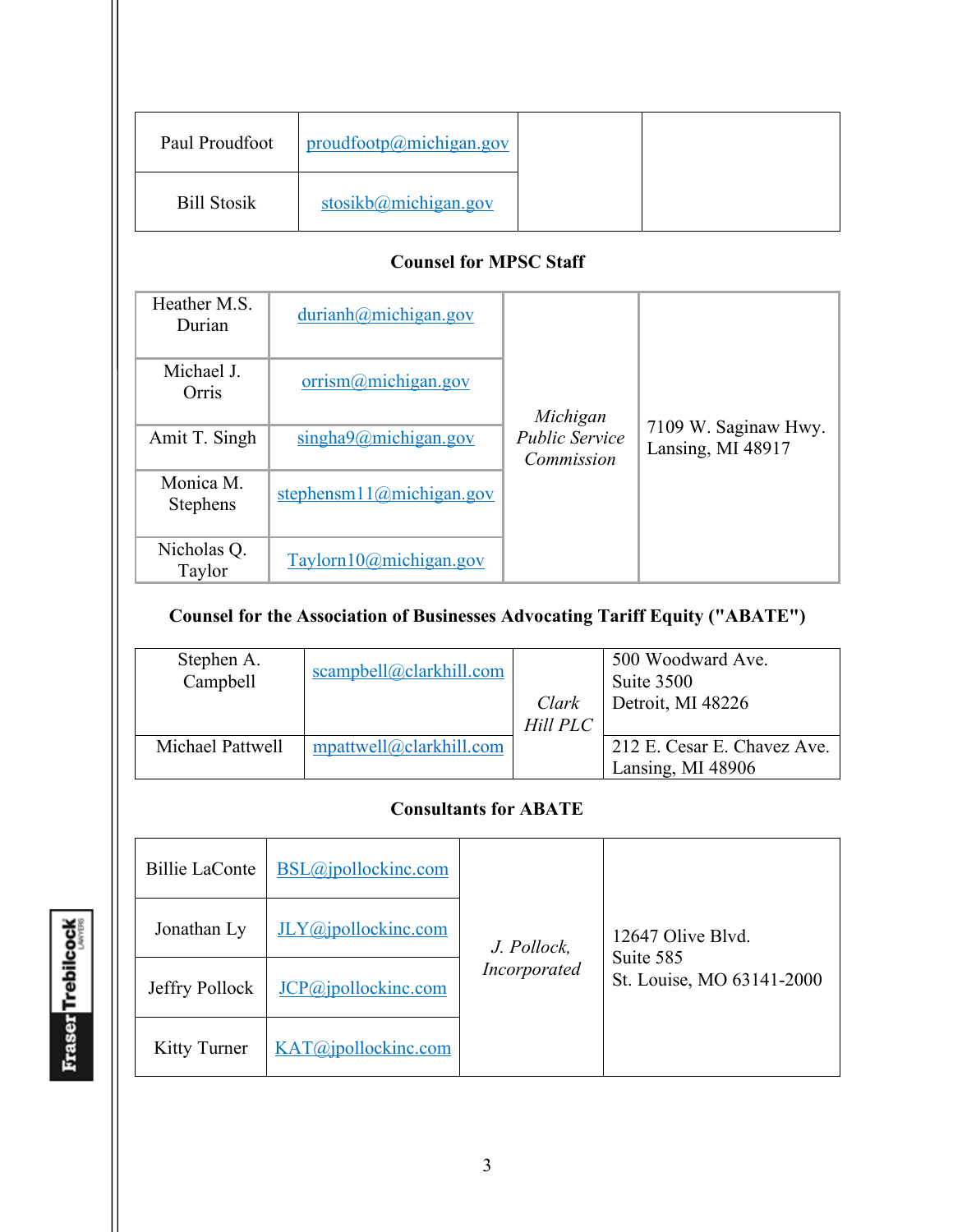# **Counsel for the Citizens Utility Board of Michigan ("CUB")**

| John R. Liskey | $\overline{\text{iohn}(a)}$ liskeypllc.com | <i>Liskey</i>   921 N. Washington Ave.<br>$PLLC$ Lansing, MI 48906 |
|----------------|--------------------------------------------|--------------------------------------------------------------------|
|                |                                            |                                                                    |

#### **Consultant for CUB**

|  | Douglas B. Jester $\frac{d}{\text{jester}(a)}$ 5 lakesenergy.com   5 Lakes   220 M.A.C. Ave., Apt. 218 | Energy | East Lansing, MI 48823 |
|--|--------------------------------------------------------------------------------------------------------|--------|------------------------|
|--|--------------------------------------------------------------------------------------------------------|--------|------------------------|

### **Counsel for Lansing Board of Water & Light ("LBWL")**

| Richard J.<br>Aaron     | $raaron(a)$ dykema.com |                                      |                                                    |
|-------------------------|------------------------|--------------------------------------|----------------------------------------------------|
| Olivia R.C.A.<br>Flower | oflower@dykema.com     | Dykema<br>Gossett PLLC               | 201 Townsend St.<br>Suite 900<br>Lansing, MI 48933 |
|                         | MPSCfilings@dykema.com |                                      |                                                    |
| Mark Matus              | Mark.Matus@lbwl.com    | Lansing<br>Board of<br>Water & Light | 1201 S. Washington Ave.<br>Lansing, MI 48910       |

### **Counsel for Michigan Attorney General Dana Nessel**

| Celeste R. Gill $\left  \right $ gillc1@michigan.gov | Michigan<br>Department of                                   | 525 W. Ottawa St.<br>$6th$ Floor Williams Bldg. |
|------------------------------------------------------|-------------------------------------------------------------|-------------------------------------------------|
| AG-ENRA-Spec-<br>Lit@michigan.gov                    | Attorney General -<br><b>Special Litigation</b><br>Division | P.O. Box 30755<br>Lansing, MI 48909             |

#### **Consultant for Michigan Attorney General Dana Nessel**

| Sebastian<br>Coppola | $sebcop pola@corplytics.com$   <i>Corporate Analytics</i> |  | 5928 Southgate Rd.<br>Rochester, MI 48306 |
|----------------------|-----------------------------------------------------------|--|-------------------------------------------|
|----------------------|-----------------------------------------------------------|--|-------------------------------------------|

### **Counsel for Michigan Environmental Council (MEC), Natural Resources Defense Council (NRDC), and Sierra Club (SC)**

| Tracy Jane<br>Andrews | tjandrews@envlaw.com | Howard, P.C. | <i>Olson, Bzdok &amp;</i>   420 E. Front Street<br>Traverse City, MI 49686 |
|-----------------------|----------------------|--------------|----------------------------------------------------------------------------|
|-----------------------|----------------------|--------------|----------------------------------------------------------------------------|